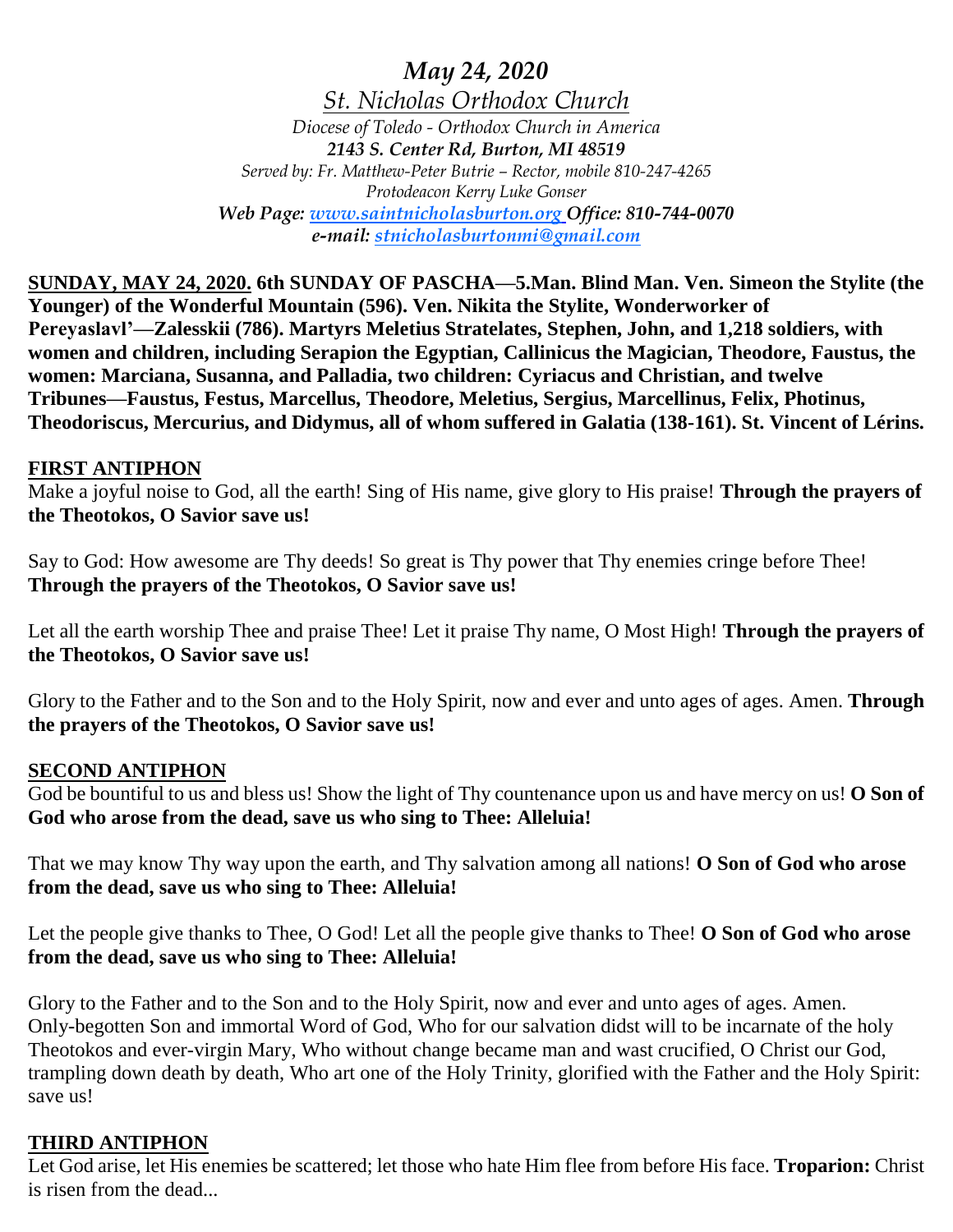As smoke vanishes so let them vanish; as wax melts before the fire. **Troparion:** Christ is risen from the dead...

So the sinners will perish before the face of God; but let the righteous be glad. **Troparion:** Christ is risen from the dead...

This is the day which the Lord has made! Let us rejoice and be glad in it! **Troparion:** Christ is risen from the dead...

# **TROPARIA**

**(Tone 5)** Let us, the faithful, praise and worship the Word, / co-eternal with the Father and the Spirit, / born for our salvation from the Virgin; / for He willed to be lifted up on the Cross in the flesh, / to endure death, / and to raise the dead // by His glorious Resurrection.

**(Tone 4)** In truth you were revealed to your flock as a rule of faith, a model of meekness, and teacher of abstinence, so you won the heights by humility, and riches by poverty, O Holy Father Nicholas, intercede with Christ God to save our souls.

## **KONTAKION**

**(Tone 8)** Thou didst descend into the tomb, O Immortal; Thou didst destroy the power of Death. In victory didst Thou arise, O Christ God, proclaiming Rejoice!" to the myrrhbearing women, granting peace to Thy apostles, and bestowing resurrection on the fallen.

# *The Prokeimenon in the Eighth Tone:* **Pray and make your vows / before the Lord our God!**

# *v.* **In Judah God is known; His name is great in Israel.**

**THE READING FROM THE ACTS OF THE APOSTLES (16:16-34)** *In those days,* as we were going to the place of prayer, we were met by a slave girl who had a spirit of divination and brought her owners much gain by soothsaying. She followed Paul and us, crying, "These men are servants of the Most High God, who proclaim to you the way of salvation." And this she did for many days. But Paul was annoyed, and turned and said to the spirit, "I charge you in the name of Jesus Christ to come out of her." And it came out that very hour. But when her owners saw that their hope of gain was gone, they seized Paul and Silas and dragged them into the market place before the rulers; and when they had brought them to the magistrates they said, "These men are Jews and they are disturbing our city. They advocate customs which it is not lawful for us Romans to accept or practice." The crowd joined in attacking them; and the magistrates tore the garments off them and gave orders to beat them with rods. And when they had inflicted many blows upon them, they threw them into prison, charging the jailer to keep them safely. Having received this charge, he put them into the inner prison and fastened their feet in the stocks. But about midnight Paul and Silas were praying and singing hymns to God, and the prisoners were listening to them, and suddenly there was a great earthquake, so that the foundations of the prison were shaken; and immediately all the doors were opened and every one's fetters were unfastened. When the jailer woke and saw that the prison doors were open, he drew his sword and was about to kill himself, supposing that the prisoners had escaped. But Paul cried with a loud voice, "Do not harm yourself, for we are all here." And he called for lights and rushed in, and trembling with fear he fell down before Paul and Silas, and brought them out and said, "Men, what must I do to be saved?" And they said, "Believe in the Lord Jesus, and you will be saved, you and your household." And they spoke the word of the Lord to him and to all that were in his house. And he took them the same hour of the night, and washed their wounds, and he was baptized at once, with all his family. Then he brought them up into his house, and set food before them; and he rejoiced with all his household that he had believed in God.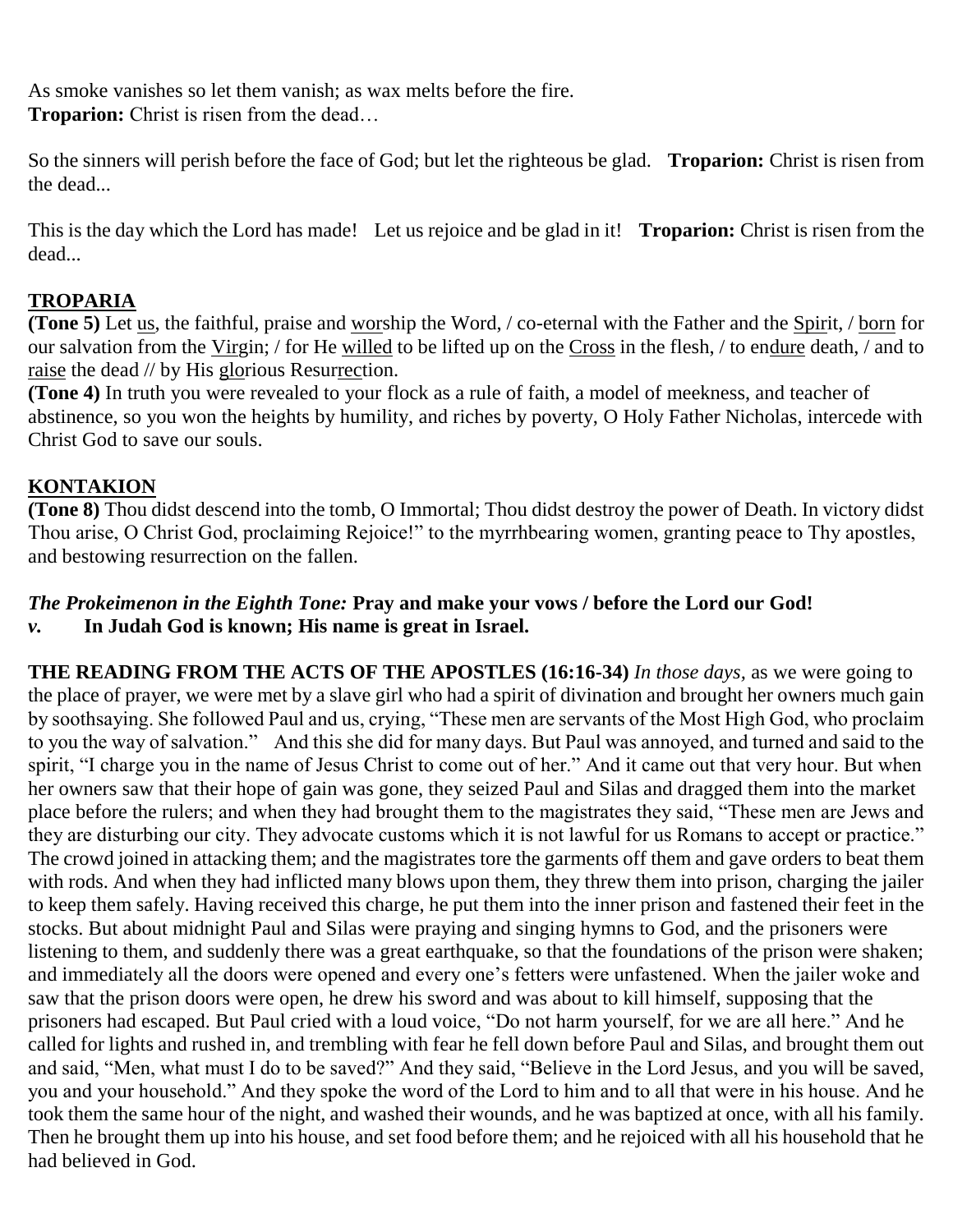### *Alleluia, Tone 8*

#### *v.* **Look upon me and have mercy on me!** *v.* **Direct my steps according to Thy word!**

**THE HOLY GOSPEL ACCORDING TO JOHN (9:1-38)** At that time, as Jesus passed by, he saw a man blind from his birth. And his disciples asked him, "Rabbi, who sinned, this man or his parents, that he was born blind?" Jesus answered, "It was not that this man sinned, or his parents, but that the works of God might be made manifest in him. We must work the works of him who sent me, while it is day; night comes, when no one can work. As long as I am in the world, I am the light of the world." As he said this, he spat on the ground and made clay of the spittle and anointed the man's eyes with the clay, saying to him, "Go, wash in the pool of Siloam" (which means Sent). So he went and washed and came back seeing. The neighbors and those who had seen him before as a beggar, said, "Is not this the man who used to sit and beg?" Some said, "It is he"; others said, "No, but he is like him." He said, "I am the man." They said to him, "Then how were your eyes opened?" He answered, "The man called Jesus made clay and anointed my eyes and said to me, 'Go to Siloam and wash'; so I went and washed and received my sight." They said to him, "Where is he?" He said, "I do not know." They brought to the Pharisees the man who had formerly been blind. Now it was a sabbath day when Jesus made the clay and opened his eyes. The Pharisees again asked him how he had received his sight. And he said to them, "He put clay on my eyes, and I washed, and I see." Some of the Pharisees said, "This man is not from God, for he does not keep the sabbath." But others said, "How can a man who is a sinner do such signs?" There was a division among them. So they again said to the blind man, "What do you say about him, since he has opened your eyes?" He said, "He is a prophet." The Jews did not believe that he had been blind and had received his sight, until they called the parents of the man who had received his sight, and asked them, "Is this your son, who you say was born blind? How then does he now see?" His parents answered, "We know that this is our son, and that he was born blind; but how he now sees we do not know, nor do we know who opened his eyes. Ask him; he is of age, he will speak for himself." His parents said this because they feared the Jews, for the Jews had already agreed that if any one should confess him to be Christ, he was to be put out of the synagogue. Therefore his parents said, "He is of age, ask him." So for the second time they called the man who had been blind, and said to him, "Give God the praise; we know that this man is a sinner." He answered, "Whether he is a sinner, I do not know; one thing I know, that though I was blind, now I see." They said to him, "What did he do to you? How did he open your eyes?" He answered them, "I have told you already, and you would not listen. Why do you want to hear it again? Do you too want to become his disciples?" And they reviled him, saying, "You are his disciple, but we are disciples of Moses. We know that God has spoken to Moses, but as for this man, we do not know where he comes from." The man answered, "Why, this is a marvel! You do not know where he comes from, and yet he opened my eyes. We know that God does not listen to sinners, but if any one is a worshiper of God and does his will, God listens to him. Never since the world began has it been heard that any one opened the eyes of a man born blind. If this man were not from God, he could do nothing." They answered him, "You were born in utter sin, and would you teach us?" And they cast him out. Jesus heard that they had cast him out, and having found him he said, "Do you believe in the Son of man?" He answered, "And who is he, sir, that I may believe in him?" Jesus said to him, "You have seen him, and it is he who speaks to you." He said, "Lord, I believe"; and he worshiped him.

## **THE HYMN TO THE THEOTOKOS**

The Angel cried to the Lady full of grace: Rejoice, O Pure Virgin! Again I say: Rejoice! Your Son is risen from His three days in the tomb! With Himself He has raised all the dead! Rejoice, all ye people! Shine! Shine! O New Jerusalem! The Glory of the Lord has shone on you! Exult now and be glad, O Zion! Be radiant, O Pure Theotokos, in the Resurrection of your Son!

**COMMUNION HYMN** Receive the Body of Christ; taste the fountain of immortality! Alleluia, Alleluia, Alleluia.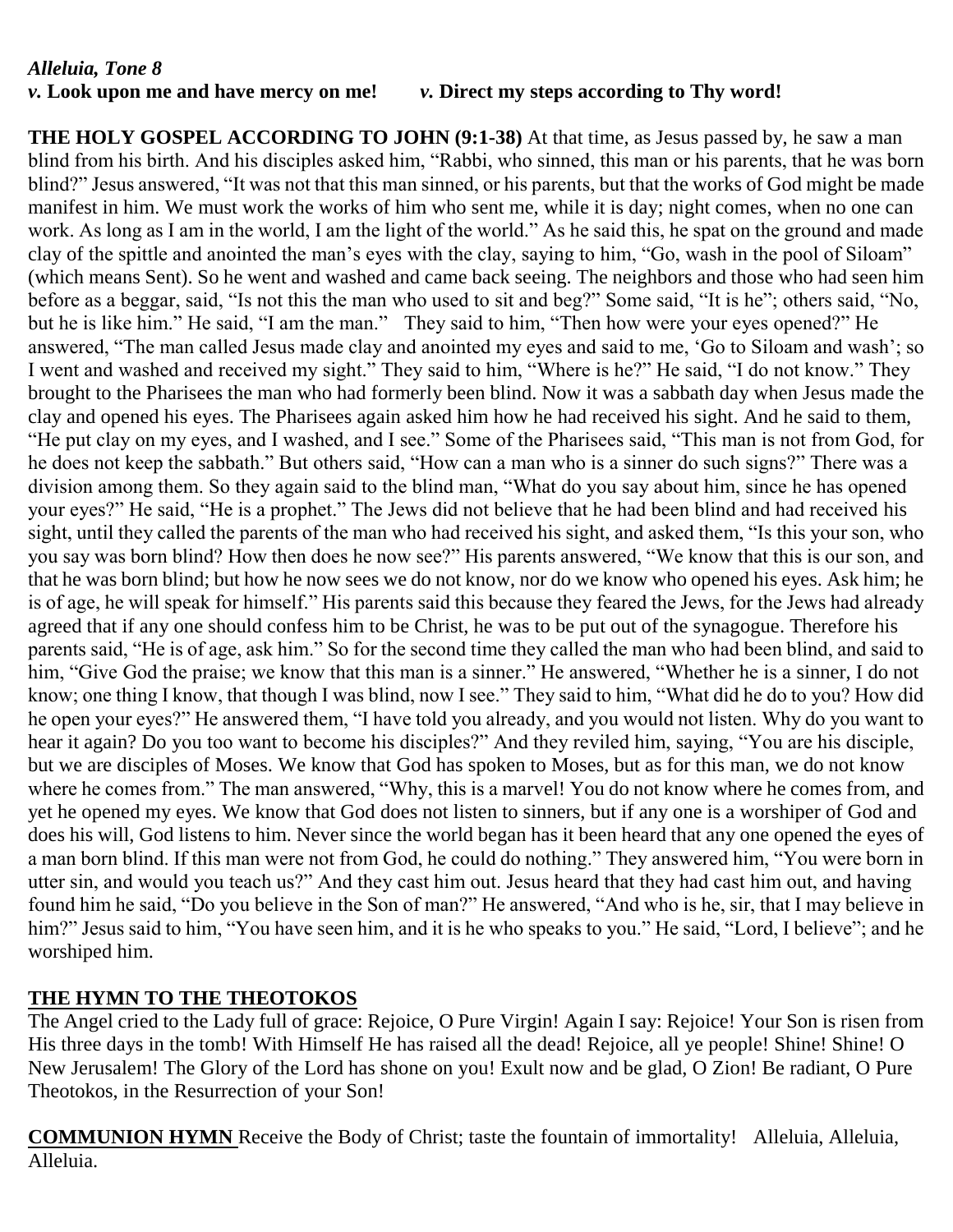## **IN PLACE OF "WE HAVE SEEN THE TRUE LIGHT..."** Christ is risen from the dead...

## **Christ is risen! Indeed He is risen! Christos voskrese! Voistinnu voskrese! (Slavonic) Christos anesti! Alithos anesti! (Greek) Al Maseeya kam! Hakkan kam! (Arabic) Hristos vaskrese! Voistinnu vaskrese! (Serbian) Hristos a înviat! Adeverat a înviat! (Romanian)**

"The soul has to make a choice, and the outcome will either break it into pieces or enable it to sail to its destination in God. And the choice comes down to this: Will the soul accept or reject suffering? Will it make this suffering its own, or struggle against it, seeing it as something alien to itself?

…If he chooses to accept his suffering, he must embrace it with the wholeness of his life; he must discover and accept the proper relation to his suffering. If he can do this, he will have transformed his suffering so that in the end his only reality will be God. But if he continues to resist his suffering, refusing to find his salvation in it, his anguish will continue unabated.

The question is ultimately this: Will he offer himself as a voluntary sacrifice to the will of God? …He must accept as his own will, as his own desire, the will of God for his life. If this happens, he will cease being anxious about his sufferings, for he will see that they too are the signs and tokens of God's presence.

It follows from this that the [soul's] salvation hinges on a single decision, namely, the acceptance or rejection of his suffering. To the extent that he struggles against his suffering, seeking to disown and reject it, his agony will only intensify. The avoidance of suffering serves only to increase suffering in a vicious cycle that never ends.

If, on the other hand, he chooses to entrust himself to God, and so recognize in his suffering God's mercy and love; if he is able to see his suffering as proof of God's love for him, then he will undergo another, greater experience that will shake him to the core of his being.

Just when he thinks his life is about to end, that he is about to breathe his last, he will feel, not simply an upward surge into new life, but deep within himself the presence of the "long-lived seed" mentioned in the Prophet Isaiah:

"It was the will of the Lord to bruise him; He has put him to grief; yet when he makes himself an offering for sin, he shall see his offspring, a long-lived seed, and the will of the Lord shall prosper in his hand; he shall see the fruit of his suffering of his soul and be satisfied" (Isaiah 53:10).

Spiritual health is not found in the avoidance of suffering, but in its joyful acceptance. The [soul's] dilemma lies precisely in whether or not he will accept his sufferings or reject them, which is another way of saying that the choice he needs to make is whether to accept or deny God.

## **Elder Aimilianos,** *Psalms and the Life of Faith***, p. 100-102.**

## **The holy Gospel according to John 20:11-18 (8th Matins Gospel)**

But Mary stood outside by the tomb weeping, and as she wept she stooped down and looked into the tomb. And she saw two angels in white sitting, one at the head and the other at the feet, where the body of Jesus had lain. Then they said to her, "Woman, why are you weeping?" She said to them, "Because they have taken away my Lord, and I do not know where they have laid Him." Now when she had said this, she turned around and saw Jesus standing there, and did not know that it was Jesus. Jesus said to her, "Woman, why are you weeping? Whom are you seeking?" She, supposing Him to be the gardener, said to Him, "Sir, if You have carried Him away, tell me where You have laid Him, and I will take Him away." Jesus said to her, "Mary!" She turned and said to Him, "Rabboni!" (which is to say, Teacher). Jesus said to her, "Do not cling to Me, for I have not yet ascended to My Father; but go to My brethren and say to them, 'I am ascending to My Father and your Father, and to My God and your God.' Mary Magdalene came and told the disciples that she had seen the Lord, and that He had spoken these things to her.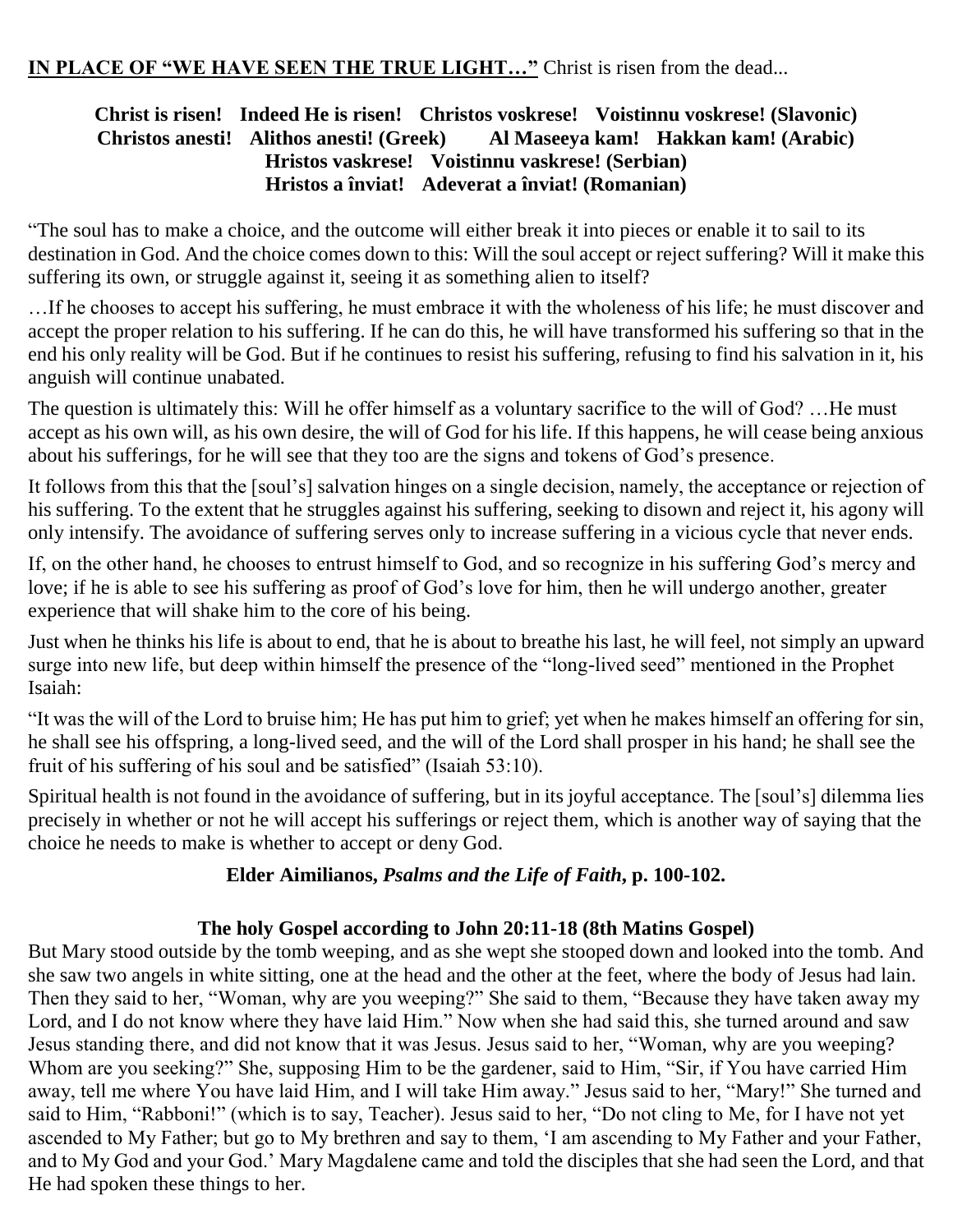| May 24, 2020                                                                                                   |  |  |  |
|----------------------------------------------------------------------------------------------------------------|--|--|--|
| ာခ်ို့မှာ ဝန်စွိမ ဝန်စွိမ် ဝန်စွိမ် ဝန်စွိမ် ဝန်စွိမ် ဝန်စွိမ် ဝန်စွမ် ဝန်စွမ် ဝန်စွမ် ဝန်စွမ် ဝန်စွမ် ဝန်စွမ် |  |  |  |
| CANDLE INTENTIONS FOR THE HEALTH AND RLESSINGS OF                                                              |  |  |  |

| God's blessings and health for everybody<br>Bosa Kantar                                          |          |  |
|--------------------------------------------------------------------------------------------------|----------|--|
| Fr. Tom, Fr. Don, Fr. Paul, Fr. Anthony, Fr. Robert, Aaron, Milica, Calvin, Larry,               |          |  |
| Helen, Angelo, Joan, Peggy, Bob, Angelo, Christine, Dorothy, Anna, Irene, Allen,                 |          |  |
| Deborah, Luba, Kosta, Stojan, Mira, Bosa, Christopher, Allison, Jeanette, Katheryn,              |          |  |
| Joseph, Ted, Marlene, Gladys, all the parishioners of St. Nicholas, my family $\&$               |          |  |
| friends.                                                                                         | Joe Tome |  |
| Special Intention                                                                                | Joe Tome |  |
| Joseph Neely - Congratulations on graduating from Central Michigan. Best wishes for your future. |          |  |

**CANDLE INTENTIONS FOR BLESSED REPOSE**

John Goodman (1 yr. May 22) John Goodman's family John Goodman (1 yr.) Blessed Repose~Memory Eternal Dorothy Goodman

Susan Goodman (2 yr. May 2) Susan Goodman's family Nikolaos Bakousidis (1 yr. June 6) Ritsa Batcos & family & Jerry & Lena Bakousidis & family Evangelia Bakousidis & family Evangelia Bakousidis & family Ritsa Batcos & family & Jerry & Lena Bakousidis & family

#### **ETERNAL LIGHT AT THE ALTAR**

Nikolaos Bakousidis (1 yr. June 6) & Evangelia Bakousidis & Theodora Papalazarou

Ritsa Batcos & family & Jerry & Lena Bakousidis & family<br>م<del>کوید</del>ه مکونه مخورد مخورد مخورد مخورد مخورد مخورد مخورد مخورد مخورد مخورد مخورد

**CHRIST IS RISEN! INDEED HE IS RISEN! Welcome to everyone joining us via our YouTube channel to which you are invited to subscribe:** *[St Nicholas Orthodox Church Burton.](https://www.youtube.com/channel/UC59tV-Re443z-GCoETAUvfA)*

#### **STAGE 4 RE-OPENING**

Federal gating criteria look to beginning re-opening based on 14 days downward trend of new coronavirus infections. Genesee County is on such a trend. The governor's executive order states there is no penalty for houses of worship to operate as houses of worship nor is there a penalty for anyone to attend a house of worship for that purpose. Therefore Archbishop Alexander has blessed our parish to move to Stage 4 of re-opening.

#### **WHAT IS A HOUSEHOLD?**

A household is the people who live under the same roof. A household may be one person, it may be several people – all who live under the same roof. Members of the same household do not have to social distance from each other in church.

#### **HOW MANY HOUSEHOLDS ARE PERMITTED IN STAGE 4?**

We are permitted 50% of social distancing capacity in Stage 4. We can fit 16 households in church and 16 in the fellowship hall. 50% capacity is 8 households in church, 8 households in the hall.

#### **WHAT DOOR DO WE ENTER FOR SERVICES?**

*Church entry* will be through the front doors with the office door used for those who need step-less access. *Hall entry* will be used only by those joining the livestream of the Liturgy in the hall.

### **HOW WILL CHURCH AND FELLOWSHIP HALL ROTATION WORK?**

A household that is in church for the first rotation will be in the fellowship hall for their next rotation. A household that is in the hall on their first rotation will be in the church for their next rotation.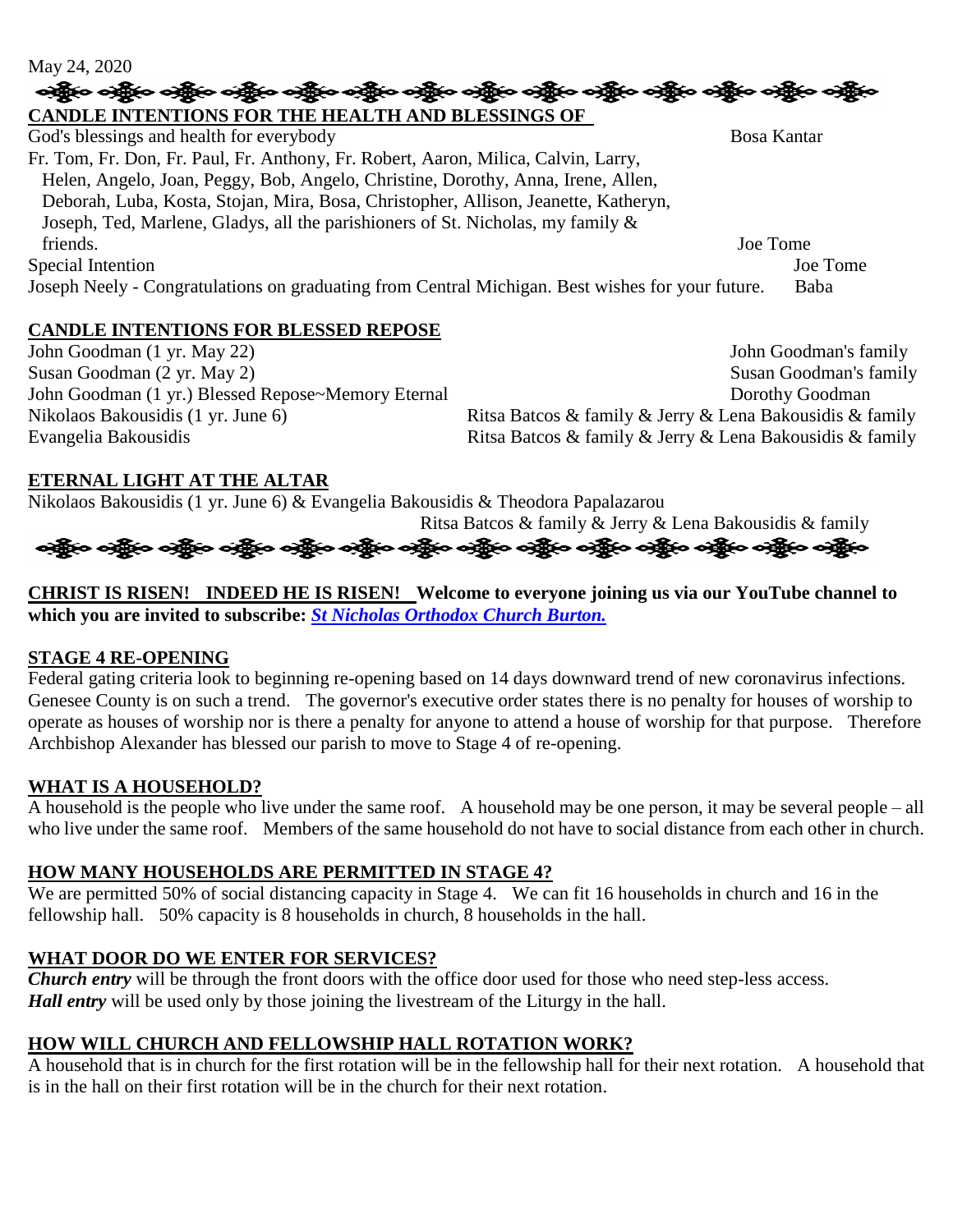## **WHAT ARE THE CRITERIA FOR A PERSON ATTENDING SERVICES?**

- "... those with pre-existing and underlying conditions as defined by civil government are to refrain from coming to church. Clergy within this group must seek the blessing of their diocesan bishop to attend and serve, if they so desire." (Synod of Bishops)

- "Clergy and faithful 65 years of age and older without underlying medical conditions may attend services if they choose to. (I. General Guidelines, 4. a.)

- if you are presenting with symptoms of COVID-19, you must remain at home. (Synod of Bishops)

- faithful who do not feel safe leading services or attending them may stay home. (Synod of Bishops)

## **GENERAL GUIDELINES FOR HOUSEHOLDS**

- the usher will give you hand sanitizer and ensure that you are properly wearing a face-covering (face-coverings are mandatory per the governor's executive order)

- the usher will provide you with a donation envelope if you need; please drop it in the basket provided
- the usher will lead you to a pew in church or chair in the hall
- maintain social distancing both inside and outside of church and the hall
- "contactless" veneration of icons, priest/bishop's hand, etc. venerate with a bow

- the usher will release households by pew /chairs for Communion. Only after a household has returned to their pew /

chairs will the next household be released. Holy Communion will be brought to those in the hall at every Liturgy.

- continue to refrain from kissing the chalice after holy Communion

- continue to refrain from touching the Communion cloth, rather take up the paper napkin provided and hold it under your chin and wipe your lips with it and then place it in the vessel provided. These will be burned after the Liturgy.

- you may bring your own pew book and take it home with you at the end of Liturgy

- no bulletin or announcements will be handed out. You may print your own and bring it and take it with you when you leave.

- Wait for the usher to lead you out of church / hall.

Given the circumstances, we may be inclined to greet one another more closely than social distancing guidelines permit. Let us keep social distancing for the sake of the person with whom we interact, for their safety and well-being. If you wish, chat in the parking lot at a safe social distance or get into your vehicles and chat with your windows down from six feet apart.

### **BATHROOMS**

One person at a time in the bathrooms, unless they are in the same household. Bathrooms near the conference room are for those in church. Bathrooms in the classroom hallway are for those in the hall.

### **CANDLES**

Ushers will hand out the beeswax tapers to those who wish to light them. Any other candles to be lit in church (the small 4 hour candles or 7 day candles) will be lit by an usher who will take down the candle intention. Those in the hall may provide their candle intention to the usher who will take down the intentions and ensure the candles are lit.

#### **ROTATING SCHEDULE**

Parish council members have been attending May 17 and May 24 to see what procedures are in place and for those who are ushers to see how these work. Father Matthew has been contacting households to see who is able, based on the criteria listed above, and who is willing to attend at this time to get a sense of how many to expect in the coming weeks. **We will begin the rotating schedule on May 31 for attending Sunday Liturgy. The groupings are based on alphabetical order from households that wish to return presently. You will receive a phone call and e-mail from the parish office notifying you the Sunday Liturgy you are scheduled to attend.**

#### **WHEN YOUR HOUSEHOLD WISHES TO BE ADDED TO THE ROTATION, PLEASE CALL OR E-MAIL THE PARISH OFFICE: 810-744-0070 or [stnicholasburtonmi@gmail.com](mailto:stnicholasburtonmi@gmail.com)**